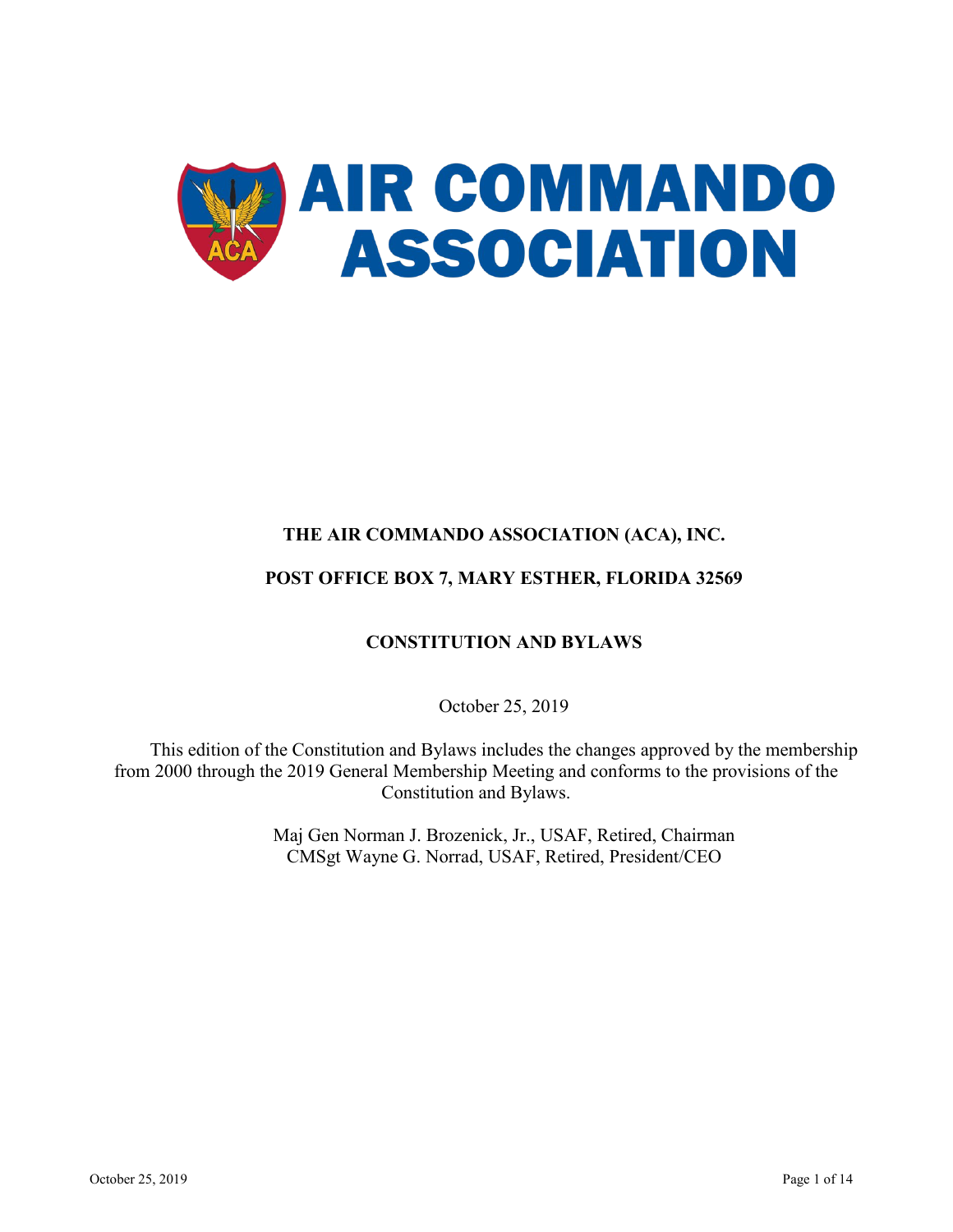## THE AIR COMMANDO ASSOCIATION (ACA), INC.

## October 25, 2019

#### CONSTITUTION AND BYLAWS

#### PREAMBLE

The Air Commandos were born in World War II as the "Carpetbaggers" operating in Europe and the "Chindits" operating in the China, India, and Burma theater. Wise leadership at that time realized the need for, and value of, special units. That need has not declined. "We band ourselves together to support the achievement of such special warfare power as is necessary to fulfill our responsibilities in the Air Commando arena – worldwide."

## ARTICLE I

#### NAME OF THE ASSOCIATION

## The name of the association is "Air Commando Association (ACA), Inc." The ACA is a 501(c) (19) Post or Organization of Past or Present Members of the Armed Forces

#### ARTICLE II

#### OBJECTIVES OF THE ASSOCIATION

A. To honor personnel of all ranks who made this nation great by their achievements in Special Operations.

B. To perpetuate the memory of such persons and record their achievements and contributions by suitable memorials.

C. To preserve the history of the Air Commando/Special Operations mission and to identify those organizations and individuals deserving recognition, including those individuals elected into the Air Commando Hall of Fame.

D. To foster, promote, and encourage a better appreciation of the origins and growth of the Air Commando, Special Operations units, and the parts they played in economic, political, humanitarian, and military operations worldwide.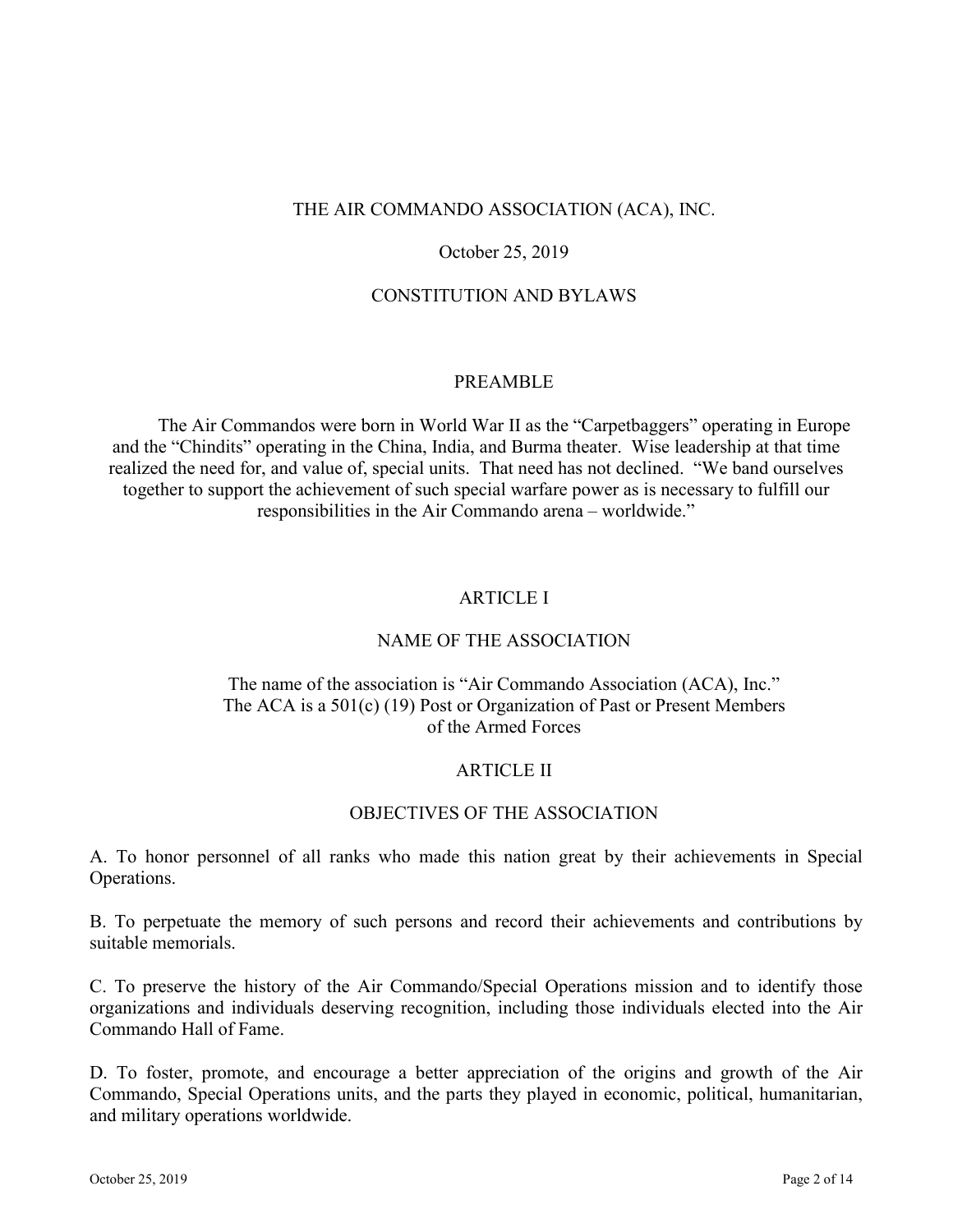E. To receive and maintain funds, and to use and apply income therefrom, and the principal thereof, exclusively for charitable or educational purposes either directly or by contributions to organizations duly authorized to carry on similar activities. No part of such income or principal shall be contributed to any organization whose net earnings or any part thereof contribute to the benefit of any private shareholder or individual, or any substantial part of which is carrying on propaganda or otherwise attempting to influence legislation. The detailed objectives set forth in this document shall at all times be subject to and in the furtherance of the provisions in this paragraph.

F. To cooperate with other recognized organizations which are actively engaged and in similar interests and projects.

G. To engage in any and all activities incidental thereto or necessary, suitable, or proper for the accomplishment of any aforementioned objectives.

H. The Association and its members elected Executive Officers, members of the Board of Directors, and employees, as such shall not, in the name of the ACA, contribute to or otherwise support or assist any political party or candidate for public office.

## ARTICLE III

## MEMBERSHIP IN THE ASSOCIATION

A. Definitions

1. Military personnel. Any member or former member of the United States Armed Forces and members or former members of foreign military organizations recognized by the United States of America as an ally. Former members of military organizations must have separated/retired from their particular service under honorable conditions.

If any question arises concerning the character of separation/retirement of a member or applicant of the Association, the Board of Directors will investigate and decide on the issue.

2. Air Commando/Special Operations unit. Any U.S. Air Force (formerly U.S. Army/Air Corps Force) organization that is or was categorized as such by an appropriate U.S. authority.

If any question arises concerning the status of a unit, the Board of Directors will investigate and decide on the issue.

B. There shall be three categories of membership and one special affiliation group: Regular, Honorary, and Associate members and the Air Commando Family Legacy Flight (special affiliation). The members shall be divided among such categories according to their eligibility. Membership shall be on an annual or lifetime basis.

1. Regular members. Active duty, retired, or separated military personnel who are or were assigned to any Air Commando/Special Operations unit. Regular members shall be entitled to vote at annual business meetings and hold office in the Association.

2. Associate members. Such membership will be comprised of reputable persons, not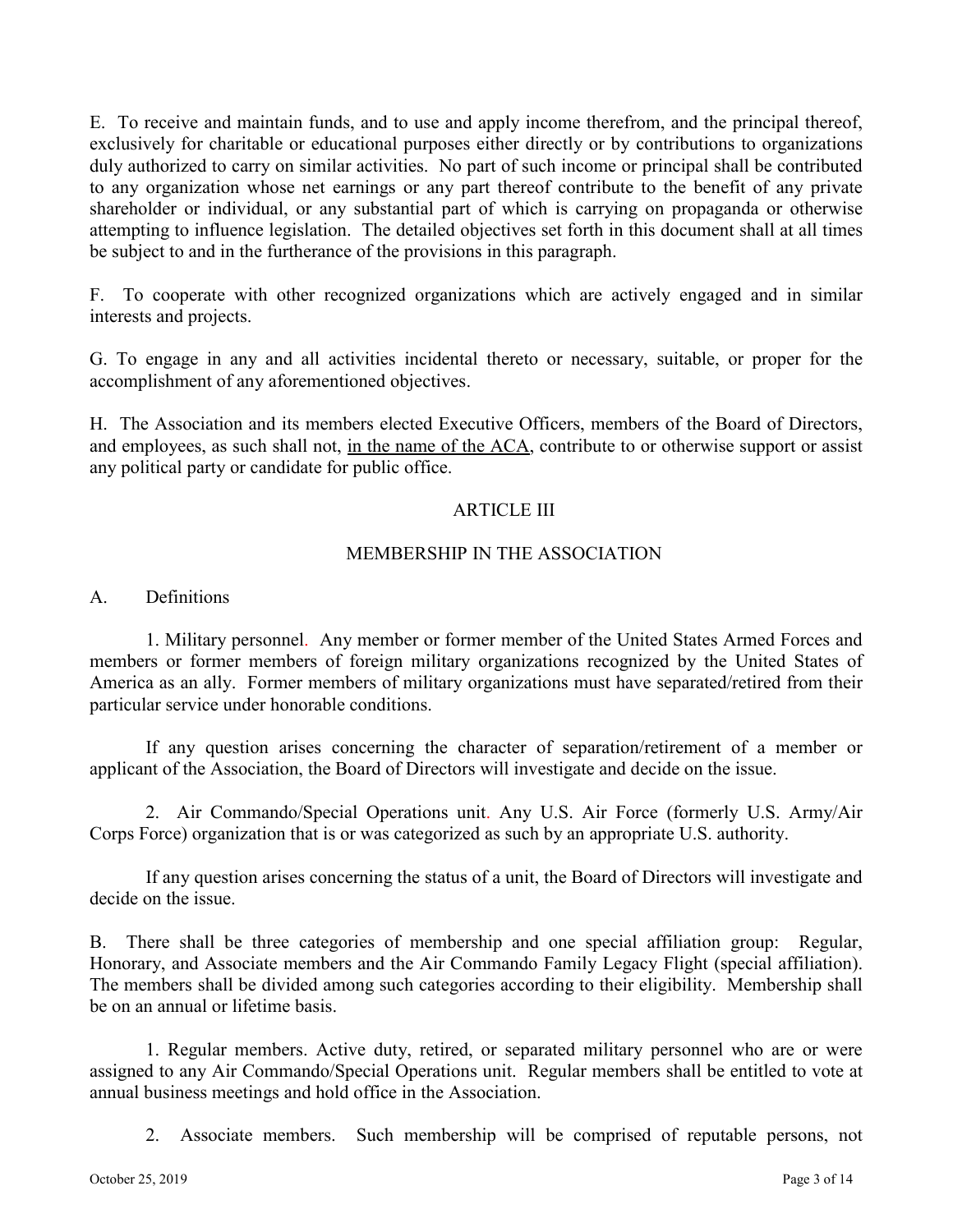otherwise classed into the above membership categories, who shall apply for such membership and be accepted by the Board or by majority vote of the general membership. Dues shall be the same as for Regular members.

3. Honorary members. Such membership will be awarded at the direction of the Board of Directors to those deserving persons not otherwise eligible for the above membership categories.

4. Special Affiliation: Air Commando Family Legacy Flight. Acknowledging how instrumental our military spouses are to Air Commandos and our ACA members, the Board of Directors desires to maintain a unique relationship with any legally married spouse, regardless of citizenship, who lost a spouse recognized as an Air Commando Association member. The Air Commando Family Legacy Flight affiliates are not members of the ACA, do not have voting privileges, and do not pay dues. Additionally, the ACA will make a concerted effort to connect with Air Commando Gold Star families and offer their inclusion in the Air Commando Family Legacy Flight. ACA Gold Star family members are defined as the father, mother, brother, sister, son, or daughter of an Air Commando (regardless of their membership in the ACA) who died in battle or while deployed for a named operation (e.g. Operation Provide Comfort).

C. Dues. Regular or Associate membership shall be conferred to any person meeting the above qualifications who shall pay membership dues as required by the Association's Constitution and Bylaws. Dues are not required for Honorary and Air Commando Legacy Flight members.

D. Membership in good standing. Any Regular or Associate member who is not in arrears for any dues or other financial obligation to the Association and the Board of Directors has not suspended or expelled for misconduct in his relation to the Association shall be considered a member in good standing. Air Commando Family Legacy Flight and Honorary members fall within the purview of this paragraph except for the payment of dues.

E. Limitation of powers. Associate and Honorary members may serve on non-policy making committees but shall not be entitled to any of the powers and privileges of Regular members. Associate and Honorary members shall be appropriately recognized in such manner as may be determined from time to time by the Board of Directors. Associate and Honorary members shall not be entitled to hold office or vote.

# ARTICLE IV

# ORGANIZATION

A. The Association shall be organized at the national level with the corporate headquarters located within commuting distance of Hurlburt Field, Florida (Home of the Air Commandos).

B. The ACA Board of Directors consists of an Executive Committee that includes the Chairman, President/CEO, Chief Executive Officer, Vice President, and Treasurer, and a Board of Directors consisting of a Chairman and seven elected Directors. The Executive Committee is vested with oversight of day to day operations between annual ACA business meetings. Except for the Chairman and one Director, Executive Committee members must reside within commuting distance (50 mile radius) of ACA headquarters.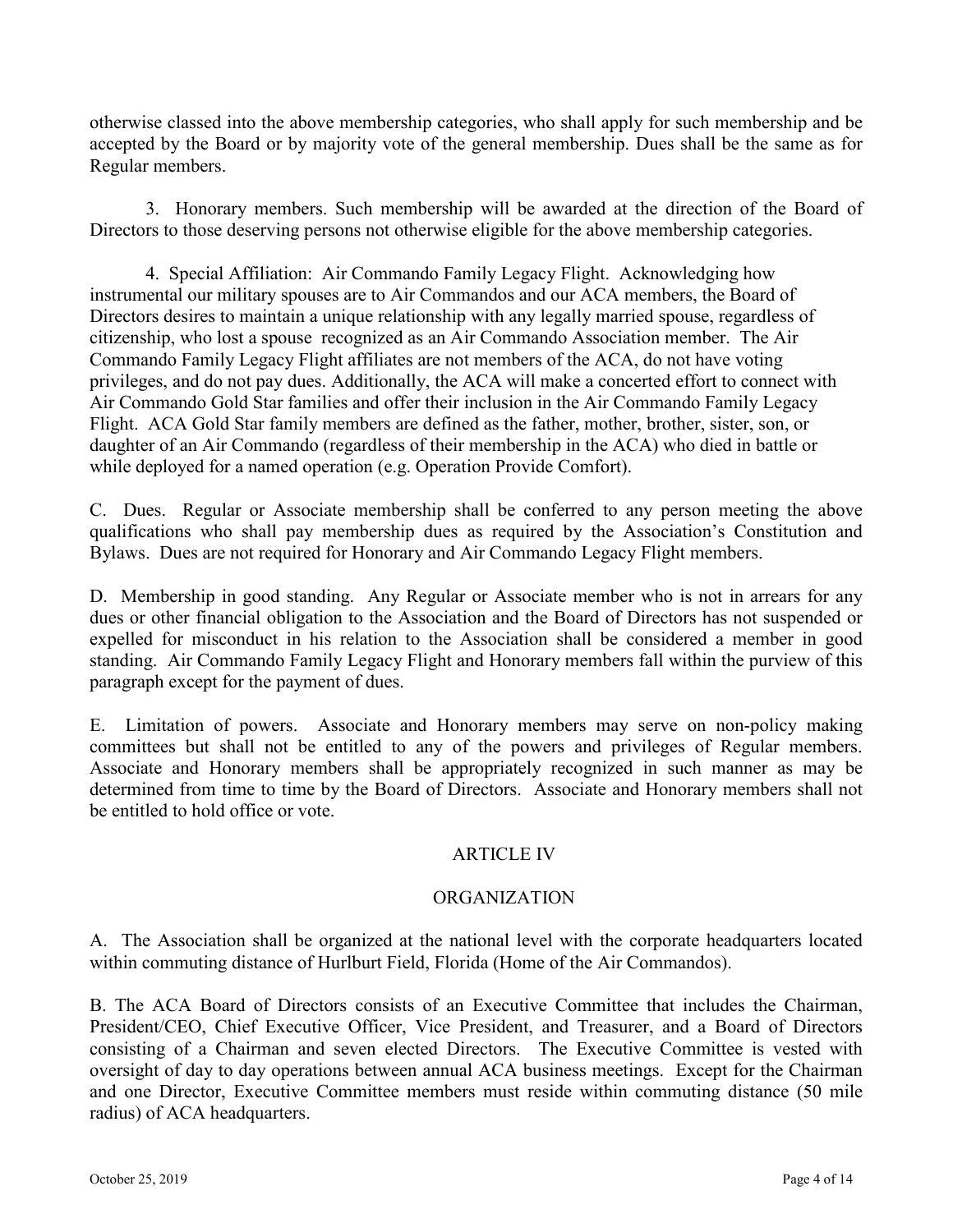C. Between annual ACA business meetings, the administrative power of the Association shall reside in the Board of Directors acting through the Executive Committee. The Executive Committee shall be subject to such restrictions as the Board of Directors may impose. The Chairman or President/CEO routinely calls Executive Committee Meetings. The Executive Committee may act, without being convened in formal meetings, by correspondence, telephone, or other acceptable means of communication when necessary to conduct day to day business. When the Executive Committee and Board of Directors meet or correspond via other means, the Chairman of the Board will Chair such meetings. If the Chairman is absent the President/CEO will Chair the meeting. If the Chairman and President/CEO are absent the Vice President will act as Chair. During all such procedures the Chairman of the meeting will vote only in case of a tie. The COO may provide advice but is not a voting member of the Executive Committee or Board of Directors.

# ARTICLE V

## ORGANIZATION DUES

A. Annual Dues. The amount will be determined at each annual business meeting and recorded in the minutes thereof. Except for Life Membership, the dues are based upon the calendar year and are payable on January 1st.

B. Life Membership. Any Regular member may convert from annual to life membership upon payment of an amount to be determined at the annual business meeting and recorded in the minutes thereof. Any changes in the Life Membership fee shall have no effect on members already on the rolls as Life Members. Membership dues shall be managed through the Association General Fund.

C. Air Commando Family Legacy Flight and Honorary Members. No dues shall be required of Special Affiliation or Honorary members.

D. Arrears of dues. Members in arrears of payment for two or more years shall automatically forfeit membership in the Association, but such forfeiture shall not prevent such member from rejoining the Association.

## ARTICLE VI

## OFFICERS / BOARD OF DIRECTORS

A. The Board of Directors shall be the governing body of the Association, and during intervals between annual Business Meetings shall be responsible through the Executive Committee for the general policies and programs of the Association.

B. The Board of Directors shall consist of a Chairman, President/CEO, Vice President, Treasurer and seven other Directors elected from those candidates qualified to hold office in accordance with the Association's Constitution and Bylaws.

C. Terms of Office.

1. Chairman. The term for the Chairman is two years. No person may be elected to the office of Chairman for more than two consecutive terms (four years).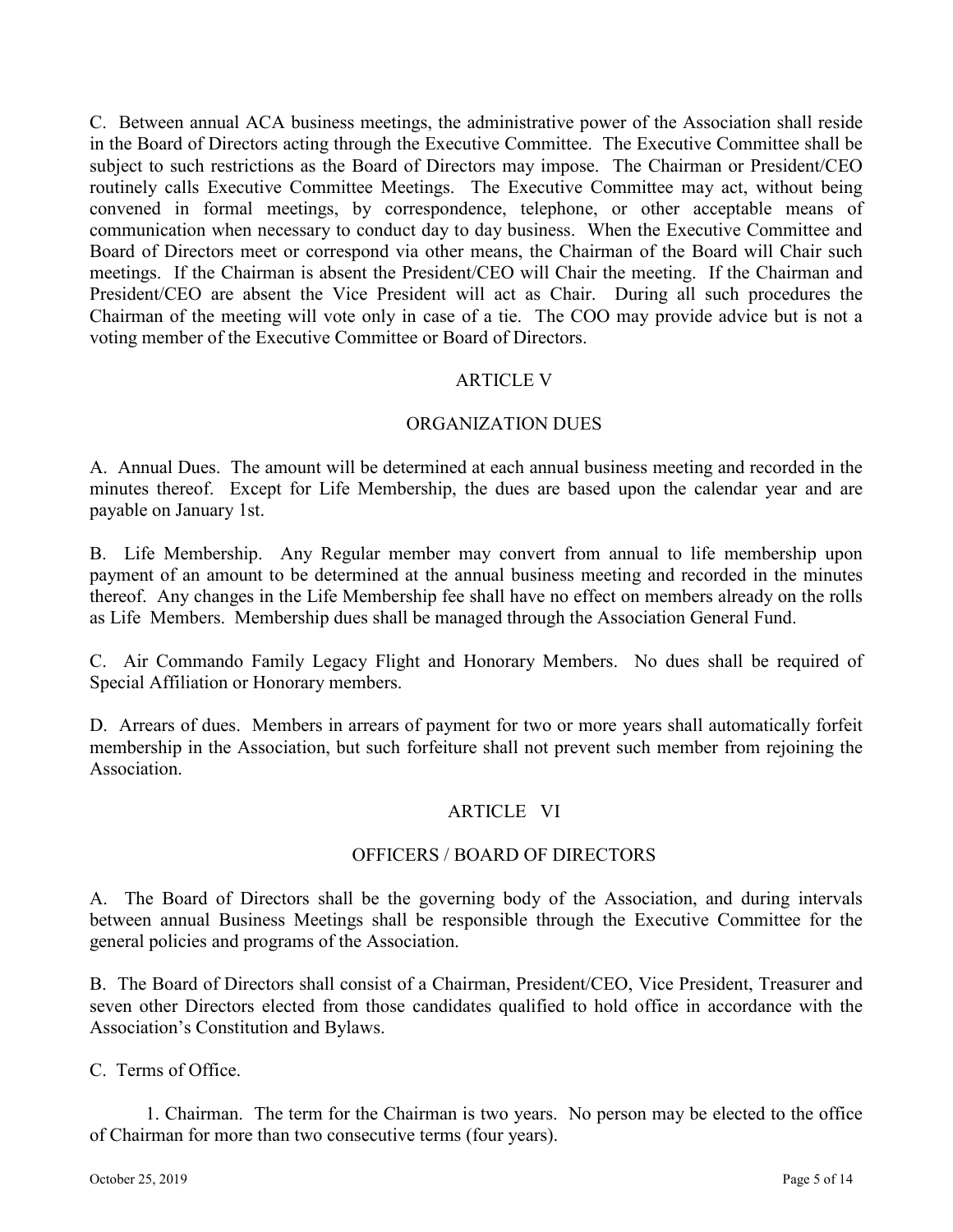a. The Executive Committee and the Board of Directors will nominate or confirm the Chairman. New candidates will be vetted through the Executive Committee and presented to the Board of Directors for confirmation.

b. Confirmation shall be at least two-thirds vote cast by all Executive Committee members and Directors.

c. The incumbent Chairman may vote for a succeeding candidate, but not for himself/herself.

2. President/CEO. The term for the President/CEO is two years. No person may be elected to the office of President for more than two consecutive terms (four years).

3. Vice President. The term for Vice President is two years. No person may be elected to the office of Vice President for more than three consecutive terms (six years).

4. Treasurer. The term for Treasurer is three years. No person may be elected to the office of Treasurer for more than three consecutive terms (nine years).

5. Directors. The term for Directors is three years. No person may be elected to the Board of Directors for more than three consecutive terms (nine years).

a. Executive Directors (not to be confused with Executive Committee members) are Directors who previously held the rank of General Officer or the position of Command Chief Master Sergeant. Other Board members may be conferred with the title of Executive Director by a two-thirds vote of the remaining Board when it is the result of some distinctive act, award, or previous senior leader title. Term limits for Executive Directors are the same as those for Directors.

6. Board of Advisors. The term for Advisors is two years. Advisors are nominated by the Executive Committee and approved by the Board of Directors. When mutually agreed, the Board of Directors may approve Advisors to serve multiple terms.

D. Chief Operating Officer/COO. The Chief Operating Officer (COO) must be a former Air Commando and ACA member in good standing. The COO directs day to day administrative duties and oversees office employees. The COO may be considered an employee position vice a voting Officer or Director position. The COO term limits are expressed relative to the incumbent President/CEO's term of office. The COO must be nominated by the President/CEO and selected by majority vote of the Board of Directors. The incoming President may continue or terminate the incumbent COO. When continuation is desired, the COO must be nominated by the incoming President/CEO and reconfirmed by the Board.

E. Vacancies. The President/CEO with the approval of the Board of Directors will appoint qualified persons to temporarily fill vacancies in any elected or appointed office. Vacancies are ultimately filled through the election process at the next annual ACA business meeting.

1. The President/CEO may appoint an eligible person to fill a vacated Director position until the next annual election when filled through the voting process of Regular members.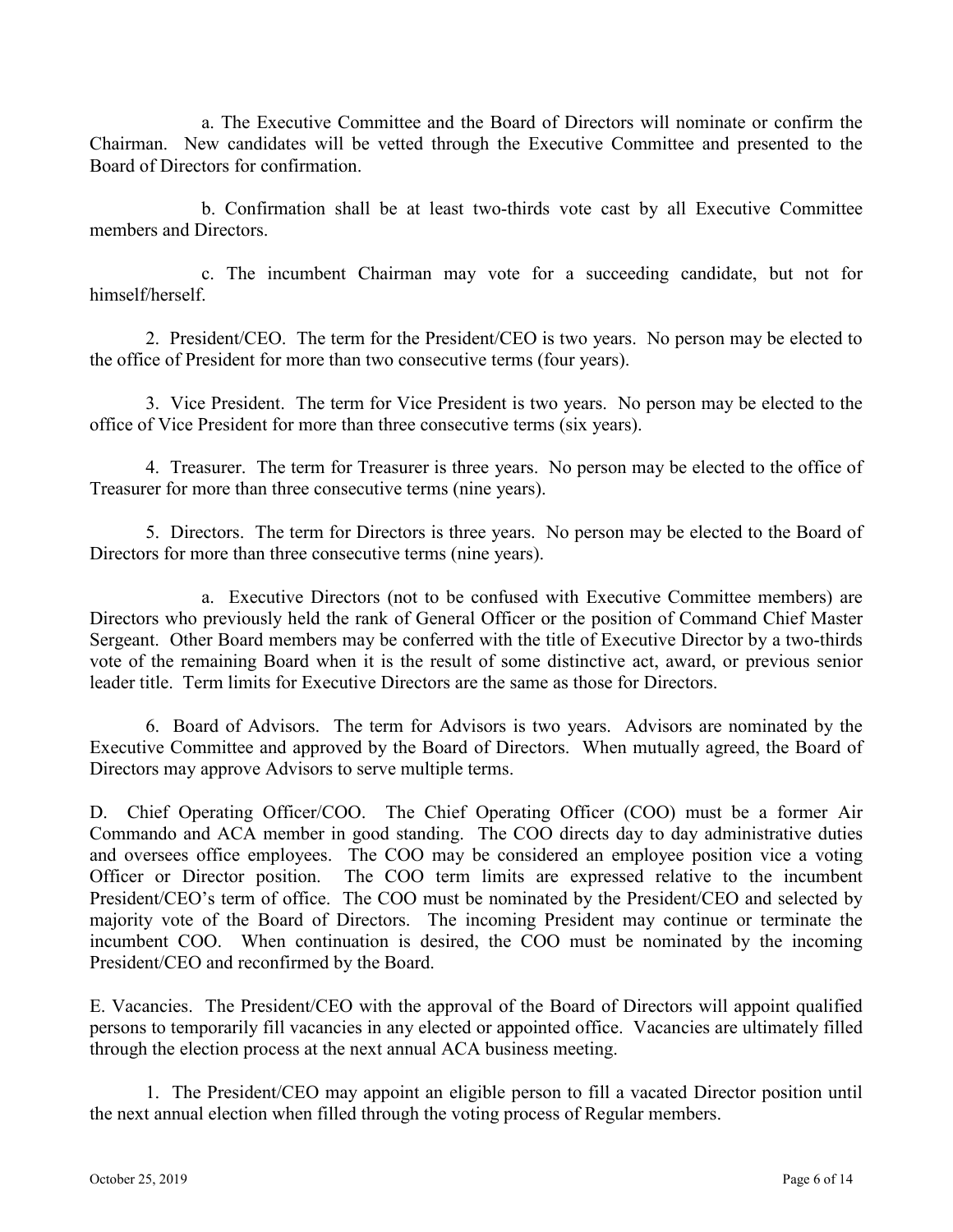2. The President/CEO, with majority approval of the Board of Directors, may fill a vacated COO position by appointing a qualified former Air Commando and ACA member in good standing.

3. In case of a vacancy occurring in the office of the President/CEO, the office will be assumed by the Vice President. The incoming President/CEO's term shall coincide with the expiration date of the Past President/CEO's term.

4. The incoming President/CEO will appoint an incumbent Director to assume the office of the Vice President until the next annual election. Unless elected by Regular members, the appointed Vice President will resume Director duties in accordance with term limits.

## ARTICLE VII

# NATIONAL CONVENTION

A. The National Convention shall be held annually at a time and place fixed by the Board of Directors. Traditionally the reunion is held during the month of October, with all activities taking place at, or in the vicinity of Hurlburt Field. Future reunions will be planned to occur at the same general time and place, unless otherwise specified by the majority of the voting membership present at the ACA annual business meeting. Whenever possible, the National Convention will fall within the same week as the AFSOC Commando Rally Conference.

B. The annual business meeting will occur during the National Convention. The following applies.

1. The Executive Committee will determine the agenda for the business meeting. As a minimum, the agenda will include strategic concept updates, a review of finances and proposed budget, and decisions requiring approval via Regular member voting to include recommended changes to the Constitution/Bylaws.

2. Voting process. Each Regular member in good standing is entitled to one vote for members in good standing to fill Executive and Director positions via website, email, or in person at the annual business meeting. Voting by proxy is not permitted. Each Regular member shall also be entitled to one vote on each business meeting issue introduced for a membership decision. Voting by proxy is not permitted.

3. Voting by Officers and Directors. The Association Chairman, President, Vice President, Treasurer, Chief Operating Officer, and all Directors shall be entitled to the same voting rights as Regular members.

4. Rules and Procedures. Except to the extent modified, amended, or supplemented, either by the Regular members at future annual business meetings or by the Board of Directors, the Rules and Procedures adopted at the annual business meeting shall prevail.

## **ARTICLE VIII**

## COMMITTEES

A. ACA committees are the engines that enable pursuit of designated lines of operation and lines of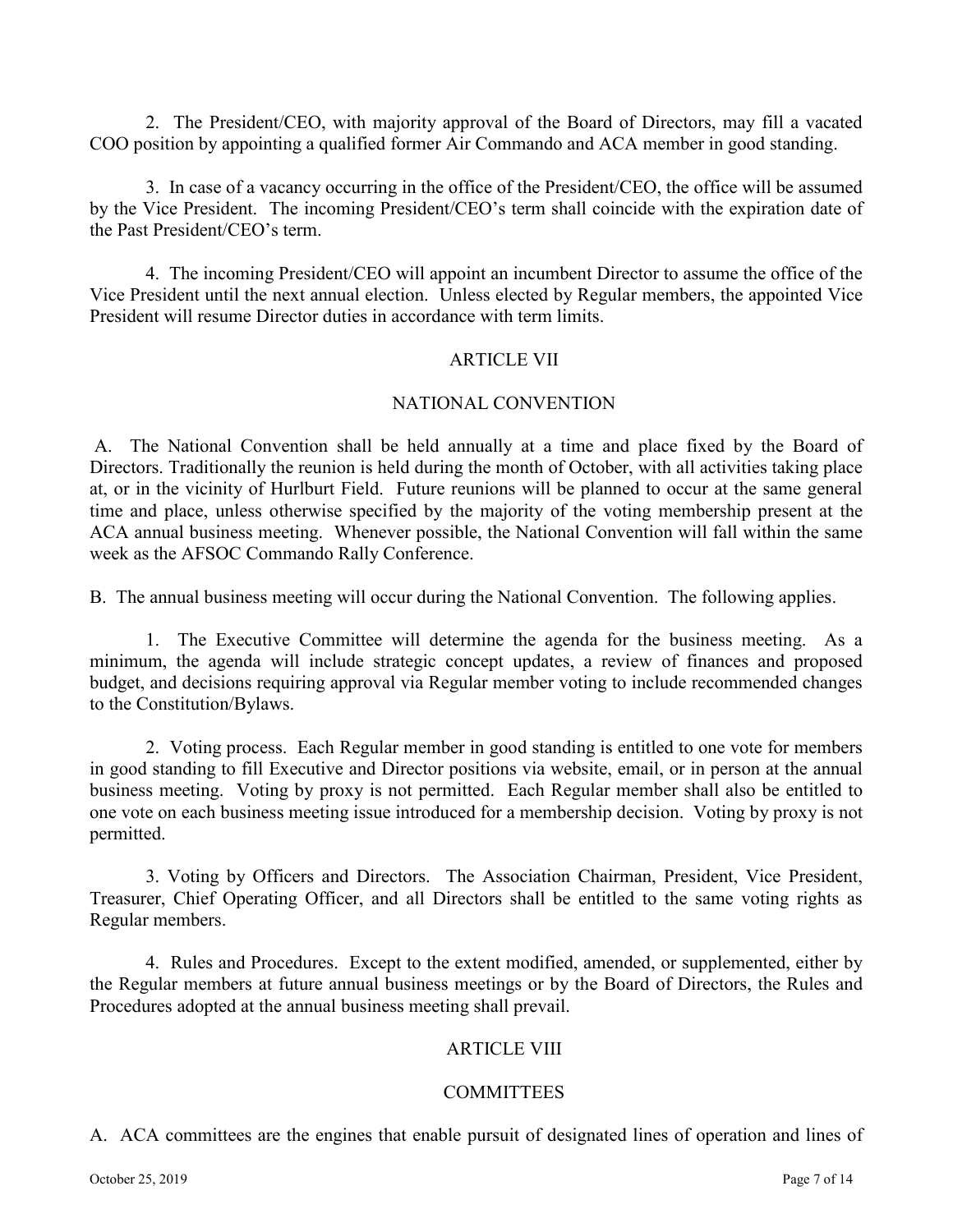effort.

1. Members. ACA committees include Regular, Associate, or Special Affiliation (Air Commando Family Legacy Flight) members appointed to pursue designated objectives along Association lines of operation and effort. Except for the Scholarship Committee, each committee shall be Chaired by an incumbent member of the Executive Committee or Board of Directors. All Directors are expected to serve as members of at least one committee.

2. Key Duties. Committees meet at least quarterly to help pursue designated objectives and accomplish tasks as specified by the Committee charter. The Committee Chair is responsible for establishing, maintaining, and annually reviewing a charter approved by the President/CEO, leading quarterly committee meetings, and providing quarterly progress reports to the Board of Directors.

3. Appropriations. Committee Chairs may request funds to carry out designated operations. The Executive Committee must approve the type and amount of expenditures. No Committee shall have authority to incur any indebtedness or pecuniary obligation for which the Association shall be responsible except to the extent previously authorized by the Executive Committee.

B. Standing Committees. The ACA's four standing committees enable continuous pursuit of ACA designated lines of effort and operation.

1. Executive Committee. The Executive Committee, consisting of the Chairman, President/CEO, Vice President and Treasurer, provides guidance regarding the on-going pursuit of designated objectives with special focus on military, community, and corporate relationships and marketing strategies. The COO attends Executive Committee meetings as an advisory member. The Executive Committee shall be chaired by the Chairman of the Board.

2. Operations and Communications Committee. Chaired by the President/CEO, this committee supports the COO in the conduct of daily operations to include internal and external communications and fundraising activities.

3. Nomination and Governance Committee. Chaired by the Vice President, this committee seeks eligible candidates and ensures transparent processes to nominate and elect Officers and Directors. The committee also reviews and recommends updates to the Association Constitution and Bylaws.

4. Finance and Audit Committee. Chaired by a Director, and augmented by the Board of Advisors, this committee assists in monitoring financial expenditures, developing annual and multiyear budgets, and conducting quarterly reviews of the Treasurer's report. The Association Treasurer is a member of this committee.

C. Special Purpose Committees. The ACA's four special purpose committees are task focused to achieve specific outcomes.

1. Strategic Planning Committee. Chaired by the ACA Chairman, this committee develops, updates, implements and communicates the Association's strategic concept. The strategic concept articulates and guides pursuit of the Association's vision, mission, strategic directions, desired outcomes, and resourcing priorities.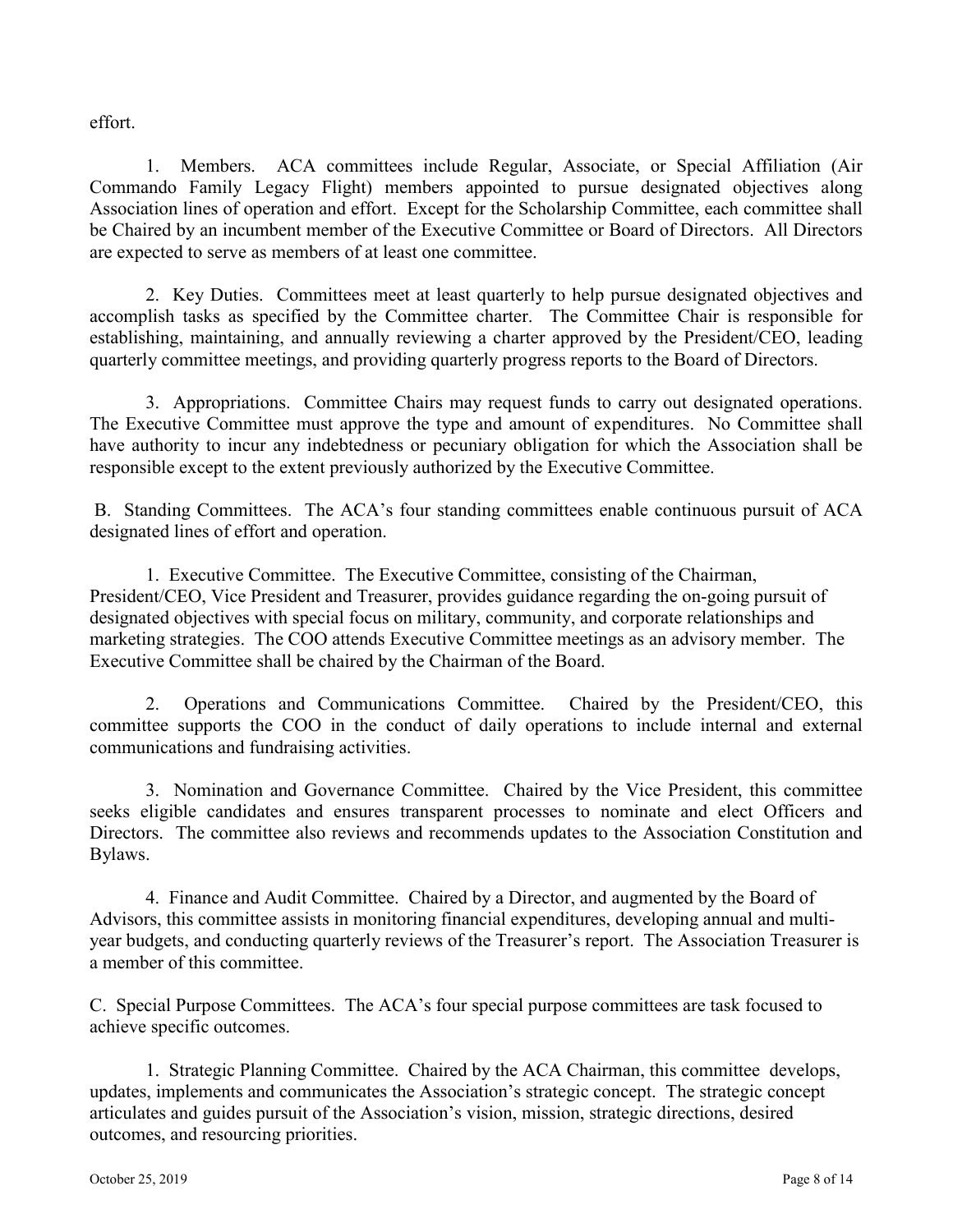2. Hall of Fame Committee. Chaired by a Director and Hall of Fame Member, this committee conducts all duties required to nominate, select, and recognize qualified candidates for induction into the Air Commando Hall of Fame. It also leads the Hall of Fame induction ceremony activities. The President/CEO's Hall of Fame Committee Guidance, published on the ACA website, specifies member criteria, duties, processes and procedures, and timelines.

3. Scholarship Committee. Chaired by a Director or any Regular member, the committee seeks and collects nominations for the ACA's competitive scholarship programs. The committee evaluates all eligible nomination packages and selects the most deserving student for each scholarship. The committee also ensures an ACA representative attends award events when recipients are unable to be present during the National Convention.

4. Heritage Building Committee. Chaired by an Executive Committee Member, this committee conducts research to develop requirements, propose site options, recommend an appropriate design, and shape resourcing options for a multi-use heritage facility.

## ARTICLE IX

#### DISCIPLINE

Any member of the Association may be suspended or expelled for misconduct in his or her relation to the Association, for disloyalty to the United States, or upon conviction in a court of competent jurisdiction of a felony. Members may be suspended or expelled only after notice and a proper hearing by the Board of Directors. Any appeal shall be decided by a special four-person Committee, appointed by the President with the approval of the Board of Directors. The President shall preside over the Appeals Committee and the other four members shall be appointed from the Regular membership except that no other Association elected Officer or member of the Board of Directors shall serve on the Committee. The President shall have no vote on the Committee except in the event the other four members are deadlocked.

## ARTICLE X

## DUTIES AND RESPONSIBILITIES OF OFFICERS, DIRECTORS, AND APPOINTEES

A. Chairman of the Board

1. The Chairman shall exercise the powers and perform the duties assigned to him by these Constitution and Bylaws and, when present, shall be the senior Executive Committee Member and Director for all official Association proceedings.

2. The Chairman, in coordination with the Board, will set strategic direction of the Association. These duties include the Association's business partnership initiatives, fundraising, and strategies for both the Association and the Air Commando Foundation.

3. The Chairman will initiate and maintain strategic communications at executive levels, to include U.S. government and military officials, industry executives, and state and local community leaders.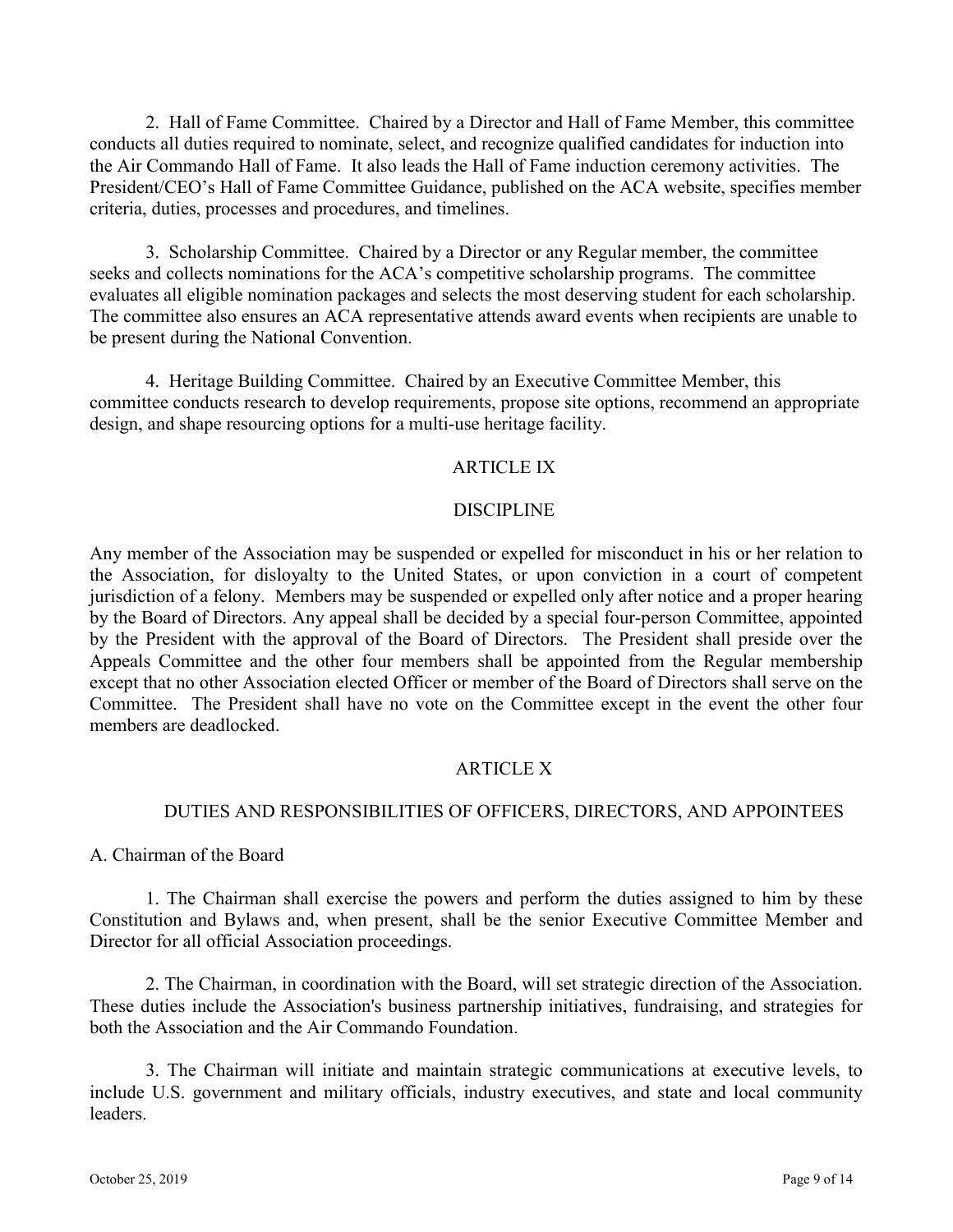## B. President/CEO

1. The President shall exercise the powers and perform the duties assigned by the Constitution and Bylaws and shall be the Chief Executive Officer of the Association. As such, subject to the Constitution and Bylaws, the President/CEO is responsible for the management of its offices. The President/CEO shall have the power to fully enforce the provisions of the Constitution and Bylaws and the will of the membership as voted at the annual business meeting. The President/CEO shall preside over the National Convention. He or she shall be responsible for keeping a record of the proceedings of the Board of Directors, of annual meetings of the Association, and all other matters of which a record is required by the Association. The President/CEO shall appoint all necessary Committees and perform other such duties that are usually incident to the office.

2. The President/CEO, with the approval of the Board of Directors, shall have the authority to hire and employ personnel necessary to perform administrative functions required by the office, the Board of Directors, and the Association. The Executive Committee/Board of Directors will appropriate funds in an amount they determine is a proper salary for hired personnel.

3. The President shall have the authority to approve the expenditure of \$2,000 or less without Board approval.

## C. Vice President

1. The Vice President shall be charged with the administration of the policies and mandates expressed by Regular members at the annual business meeting, the Board of Directors, and the President/CEO. He or she shall perform such other duties as may be assigned to him by the President. The Vice President shall preside over any Association function that is normally conducted by the President when the President is not in attendance.

2. As specified in Article VI, the Vice President shall assume the office of President in the event the office becomes vacant. The term shall expire on the date the Past President's term was due to end.

## D. Treasurer

1. The Treasurer shall collect and disburse all funds of the Association and be custodian of such funds. The Treasurer shall keep regular accounts in the books belonging to the Association which shall be open to inspection of any member of the Board of Directors. He or she shall make annual reports at annual business meetings and at such times as requested by the President/CEO or Board of Directors.

2. The Treasurer shall perform such other duties as may be assigned to him by the Constitution and Bylaws of the Association, including those usually incident to the office.

## E. Board of Directors

1. Powers. In addition to such powers specifically conferred upon it by the Constitution and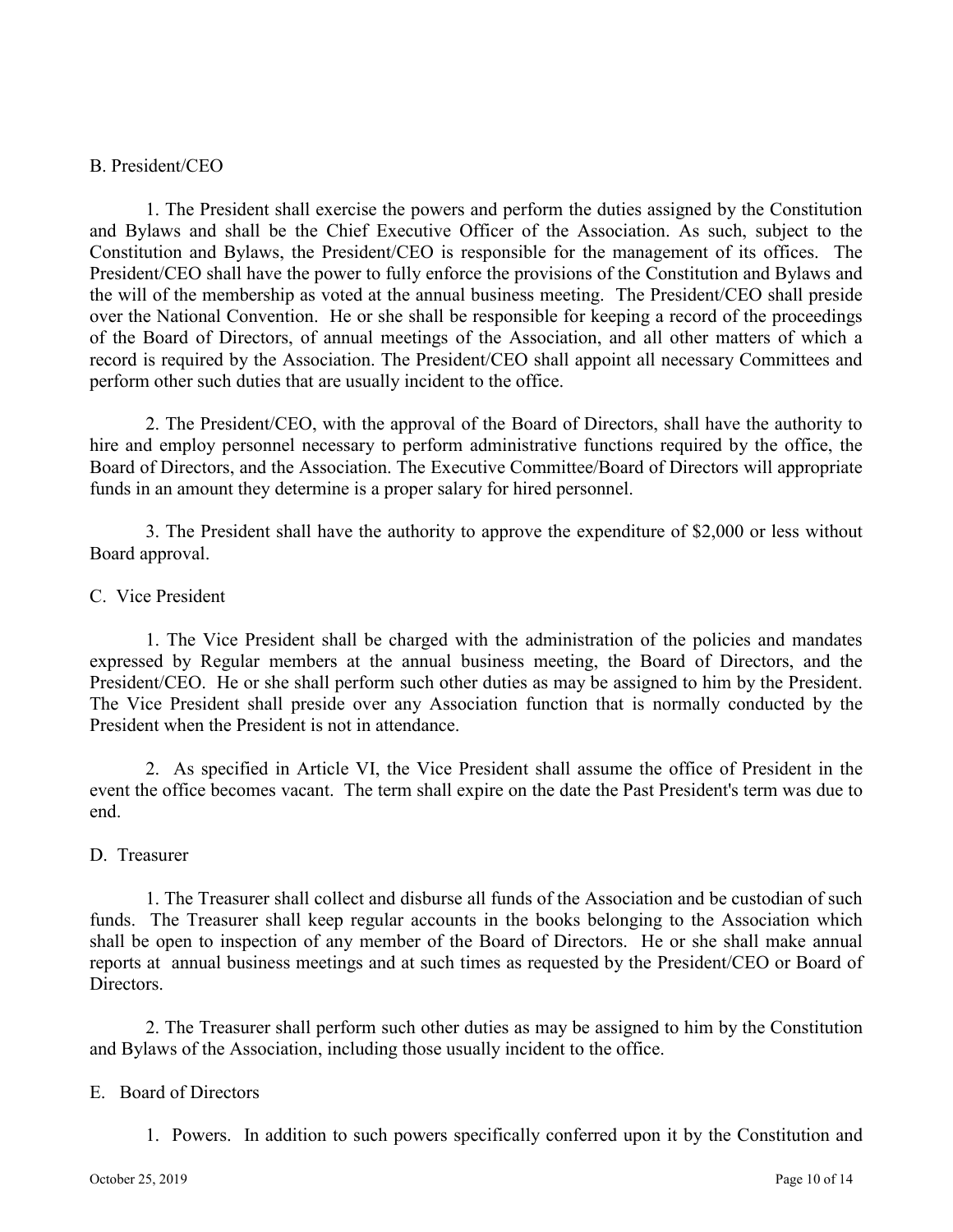Bylaws, the Board of Directors shall be responsible for the general management of the affairs of the Association and may make such regulations as it deems necessary and consistent with the Constitution and Bylaws. It shall keep a record of proceedings in a minutes log maintained at the President/CEO's office and may be opened to inspection by the members of the Board of Directors or general membership with reasonable advance notice. All members of the Board of Directors will execute and abide by the ACA Organizational Conflict of Interest Policy.

2. The Board shall meet at such times and places as designated by the President/CEO. The President/CEO will call a special meeting upon written request of the Vice President or five or more Directors.

3. Expectations. Directors are expected to physically or electronically attend board meetings or notify the President/CEO if unable to attend. Habitual absence may be grounds for removal from office.

4. Board Meeting Quorum. A majority of Board members shall constitute a quorum. Directors shall be counted as present if they are in direct contact via telephone or other electronic means.

F. Board of Advisors. Established in 2019, the Board of Advisors augments the Board of Directors with skill sets and talents required to accomplish the mission. Members include civilians and industry leaders of strong character and patriotism who meet the requirements for Association membership. Advisors will execute and abide by the ACA Organizational Conflict of Interest Policy.

G. Chaplain.

1. The Chaplain shall be appointed by the President and approved by the Board of Directors. The Chaplain shall be a member of the Association. In the event the Association Chaplain is not available for a specific function, the President will secure the services of a suitable replacement for the particular event.

2. The Chaplain shall act as a counselor to the President and Board of Directors on matters involving morals, morale, and spiritual concern. When directed by the President the Chaplain shall provide liaison with the Chaplain Section of the United States Air Force and various civilian religious groups. At the request of the President, the Chaplain will provide invocations for the various functions of the Association at the national level. He or she will also advise the President on memorials and other functions having a religious and spiritual aspect.

# ARTICLE XI

## NEWSLETTER

A. The Association shall periodically publish a Newsletter and Professional Journal and mail or transmit them electronically to each member. The Editor shall be appointed by the President/CEO and shall be a member of the Association.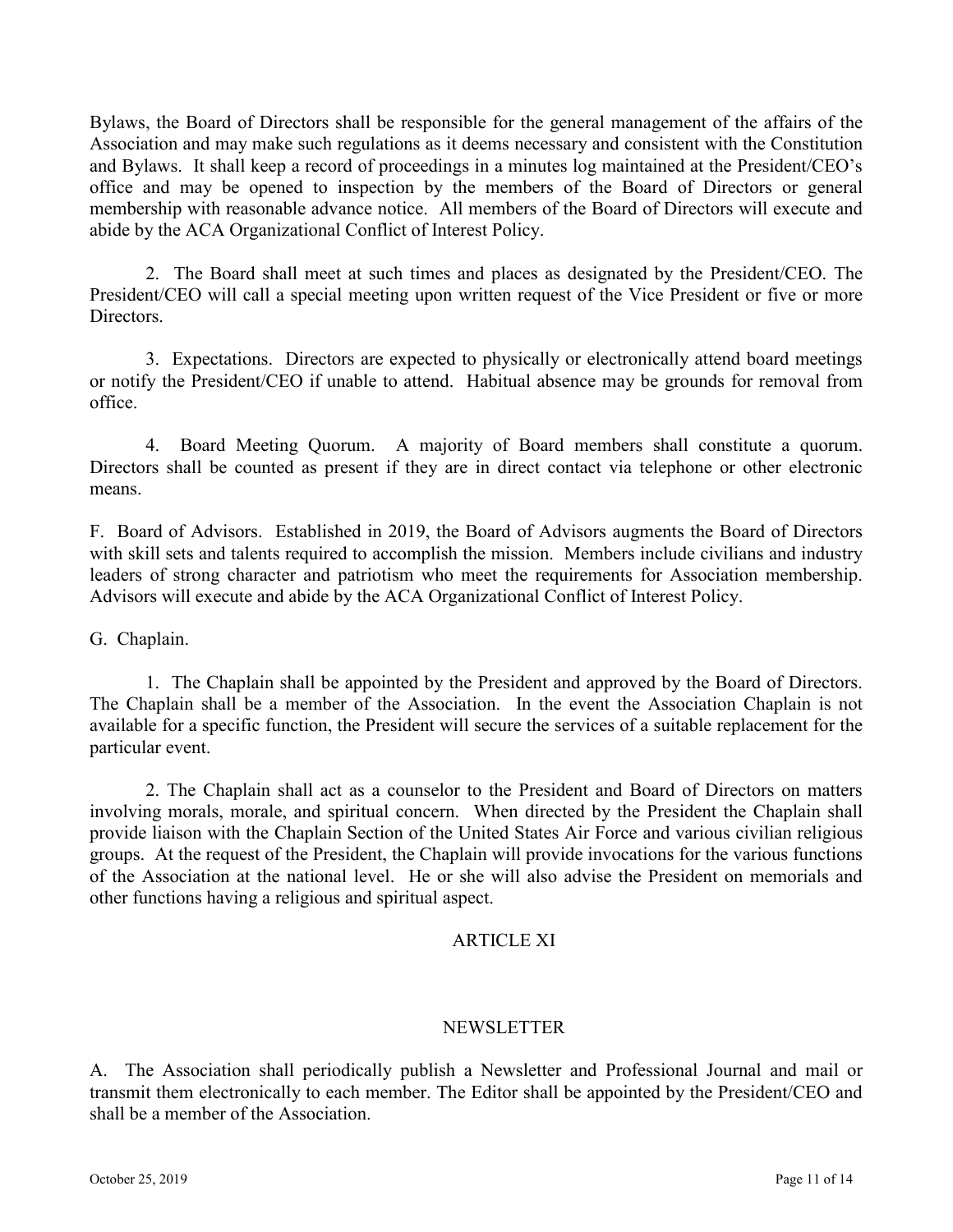## ARTICLE XII

## SCHOLARSHIPS

A. An Association objective is to allocate funding for education. The ACA achieves that objective through its annual scholarship program.

1. Creation, designation, and gifting of scholarships requires approval by the Board of Directors. The type, number, and monetary amount of scholarship(s) will be determined annually by the Board of Directors. Scholarship awards are dispersed from Air Commando Association funds.

2. Scholarship eligibility criteria and award dates are posted on the ACA website.

3. ACA scholarships include competitive and non-competitive scholarships.

a. Competitive. The Lt Col Dave Krebs High Flight Scholarship (\$4,000) is awarded to one eligible person pursuing a career in aviation. The Ray Bourque Service Scholarship (\$2,000) is awarded to one eligible senior member of AFJROTC.

b. Non-competitive. The Charles Hicks Air Commando Scholarships (\$1,500) are awarded to four eligible candidates.

## ARTICLE XIII

## **CONSTRUCTION**

If there is any conflict between the provisions of the Certificate of Incorporation and this Constitution and Bylaws, the spirit and intent of the Certificate of Incorporation shall govern.

# ARTICLE XIV

## AMENDMENTS

The Constitution and Bylaws may be amended by a two-thirds vote of the voting membership present at the annual business meeting of the Association or by a two-thirds vote of the Board of Directors. Any amendment to this Constitution and Bylaws made by the Board of Directors shall be subject to amendment or revocation by a majority vote of the eligible membership at the following annual reunion business meeting.

## ARTICLE XV

## DISSOLUTION

A. In the event of dissolution of the Air Commando Association, regardless of cause or for any reason, and after all obligations have been paid, satisfied or fulfilled, and all appropriate agencies are notified, all funds and assets will be transferred as directed by the existing Board of Directors.

B. Several non-profit/charitable organizations could be selected to receive all or part of the funds and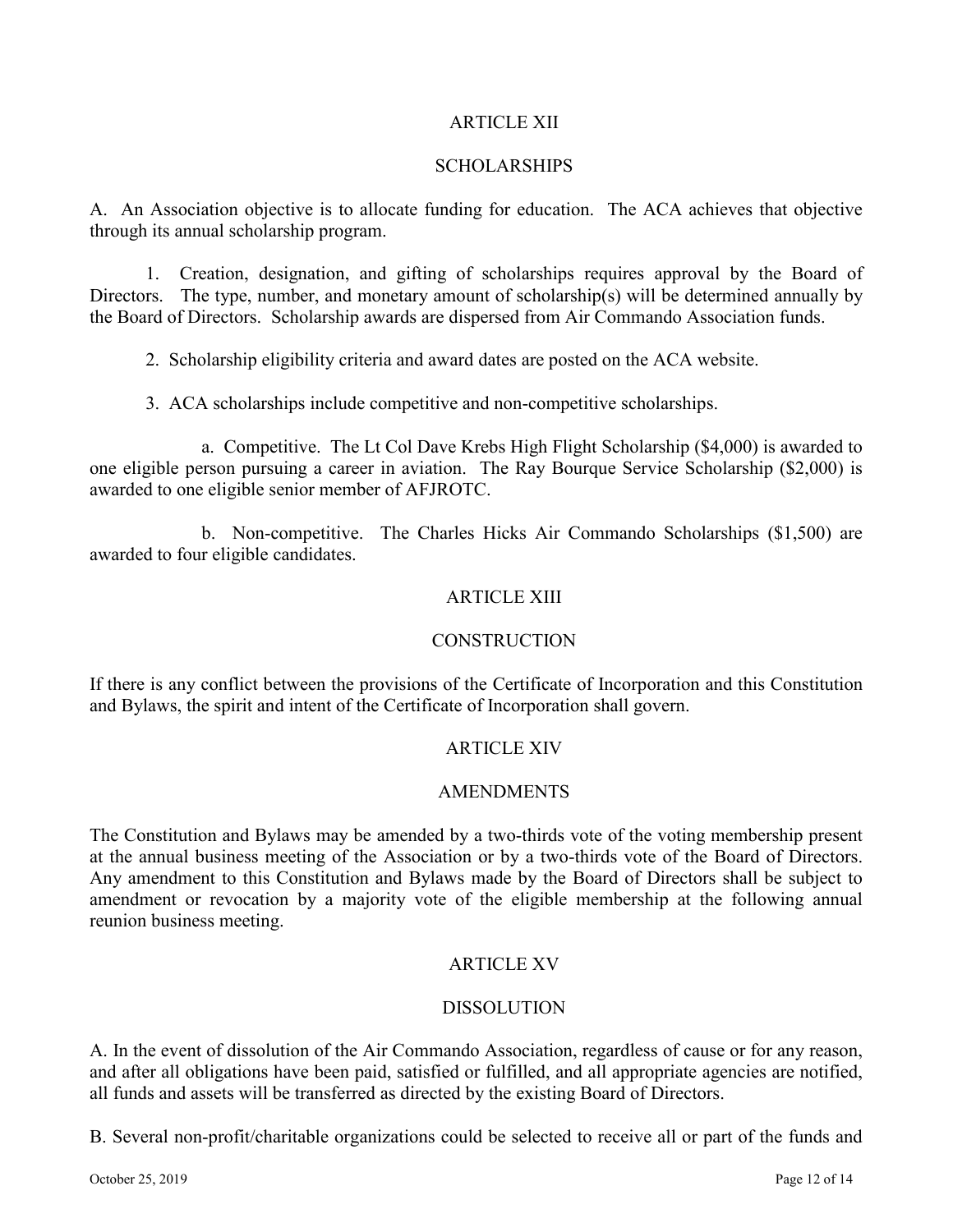assets.

C. Funds remaining after dissolution may NOT be disbursed to private individuals or for-profit companies.

# ARTICLE XVI

## REGIONAL CHAPTER FORMATION AND ADMINISTRATION

A. Regional Chapters (both U.S. and international) may be formed, established and administered with the approval of the Board of Directors. Establishment and continued existence of an Air Commando Association chapter requires that:

1. Officers are in place and actively administering to the Association business in that local area.

2. Chapters must adhere to these Air Commando Association Constitution and Bylaws.

3. Funds collected by and/or maintained at Regional Chapters must be reported to Air Commando Association Headquarters and reports provided periodically when requested by the President or the Board of Directors.

4. Association Headquarters will distribute 20% of dues collected to the designated Chapter for new members who select a particular chapter as their chapter affiliation.

5. Chapters will operate under the Association's Headquarters EIN for tax purposes.

The President/CEO is responsible for communicating policy updates to regional chapters.

## ARTICLE XVII

## AIR COMMANDO FOUNDATION

A. The Air Commando Association founded the Air Commando Foundation, Inc., in 2007 as a nonprofit, 501(c)(3) charitable organization (heretofore in this document known as the "Foundation") within its own organization. The Foundation was established to provide critically needed support and financial assistance to Air Commandos and their families, past, present, and future (as defined by this Constitution and Bylaws, Articles I through XVI). This support may be financial, indirect or direct funds allocation, first party or third-party fundraising, hands-on voluntary support ("labor" or assistive services), etc. This support is normally attributable to individuals, and on occasion, groups, associations, or agencies.